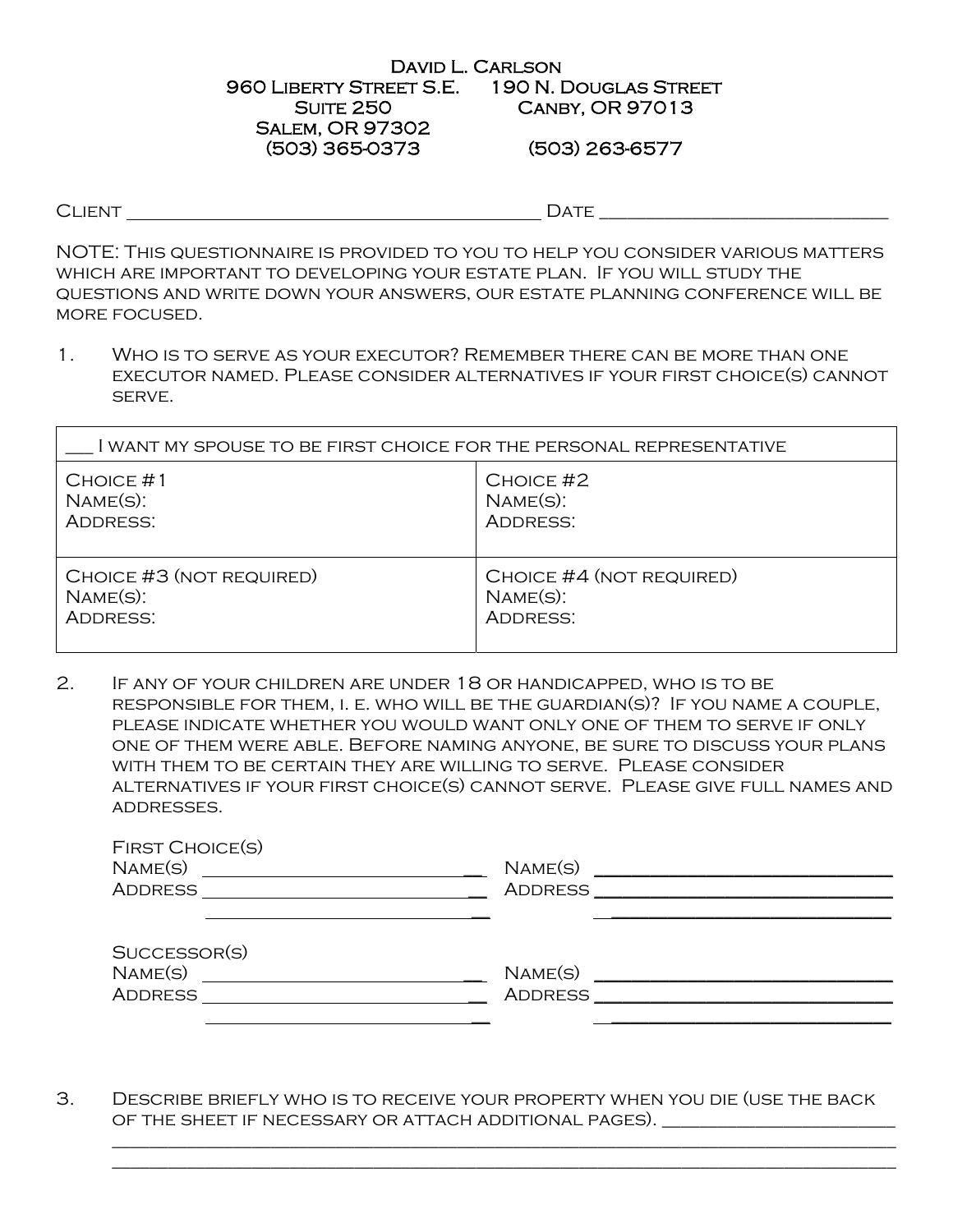4. Describe briefly who is to receive your property if your first choice dies before you. \_\_\_\_\_\_\_\_\_\_\_\_\_\_\_\_\_\_\_\_\_\_\_\_\_\_\_\_\_\_\_\_\_\_\_\_\_\_\_\_\_\_\_\_\_\_\_\_\_\_\_\_\_\_\_\_\_\_\_\_\_\_\_\_\_\_\_\_\_\_

\_\_\_\_\_\_\_\_\_\_\_\_\_\_\_\_\_\_\_\_\_\_\_\_\_\_\_\_\_\_\_\_\_\_\_\_\_\_\_\_\_\_\_\_\_\_\_\_\_\_\_\_\_\_\_\_\_\_\_\_\_\_\_\_\_\_\_\_\_\_\_\_\_\_\_\_\_\_\_\_\_\_\_ \_\_\_\_\_\_\_\_\_\_\_\_\_\_\_\_\_\_\_\_\_\_\_\_\_\_\_\_\_\_\_\_\_\_\_\_\_\_\_\_\_\_\_\_\_\_\_\_\_\_\_\_\_\_\_\_\_\_\_\_\_\_\_\_\_\_\_\_\_\_\_\_\_\_\_\_\_\_\_\_\_\_\_

 $\mathcal{L}_\text{max} = \mathcal{L}_\text{max} = \mathcal{L}_\text{max} = \mathcal{L}_\text{max} = \mathcal{L}_\text{max} = \mathcal{L}_\text{max} = \mathcal{L}_\text{max} = \mathcal{L}_\text{max} = \mathcal{L}_\text{max} = \mathcal{L}_\text{max} = \mathcal{L}_\text{max} = \mathcal{L}_\text{max} = \mathcal{L}_\text{max} = \mathcal{L}_\text{max} = \mathcal{L}_\text{max} = \mathcal{L}_\text{max} = \mathcal{L}_\text{max} = \mathcal{L}_\text{max} = \mathcal{$ 

5. Describe briefly who is to receive your property if everyone you want to benefit dies before you. \_\_\_\_\_\_\_\_\_\_\_\_\_\_\_\_\_\_\_\_\_\_\_\_\_\_\_\_\_\_\_\_\_\_\_\_\_\_\_\_\_\_\_\_\_\_\_\_\_\_\_\_\_\_\_\_\_

\_\_\_\_\_\_\_\_\_\_\_\_\_\_\_\_\_\_\_\_\_\_\_\_\_\_\_\_\_\_\_\_\_\_\_\_\_\_\_\_\_\_\_\_\_\_\_\_\_\_\_\_\_\_\_\_\_\_\_\_\_\_\_\_\_\_\_\_\_\_\_\_\_\_\_\_\_\_\_\_\_\_\_\_

# FAMILY AND BENEFICIARY INFORMATION

| <b>CLIENT</b>                                                                                                                                                                                                                                                                  | <b>SPOUSE</b>                                                                            |
|--------------------------------------------------------------------------------------------------------------------------------------------------------------------------------------------------------------------------------------------------------------------------------|------------------------------------------------------------------------------------------|
| CITIZENSHIP US OTHER                                                                                                                                                                                                                                                           | CITIZENSHIP US OTHER                                                                     |
|                                                                                                                                                                                                                                                                                |                                                                                          |
|                                                                                                                                                                                                                                                                                |                                                                                          |
| CHILD#1                                                                                                                                                                                                                                                                        | $CHILD$ #2                                                                               |
| CITIZENSHIP US OTHER                                                                                                                                                                                                                                                           | CITIZENSHIP US OTHER                                                                     |
|                                                                                                                                                                                                                                                                                | $DOB \qquad \qquad \underline{\qquad} SS\# \underline{\qquad} \qquad \underline{\qquad}$ |
|                                                                                                                                                                                                                                                                                |                                                                                          |
| $CHILD$ #3                                                                                                                                                                                                                                                                     | $CHILD$ #4                                                                               |
| CITIZENSHIP US OTHER                                                                                                                                                                                                                                                           | CITIZENSHIP US OTHER                                                                     |
|                                                                                                                                                                                                                                                                                |                                                                                          |
|                                                                                                                                                                                                                                                                                |                                                                                          |
| <b>OTHER BENEFICIARY</b>                                                                                                                                                                                                                                                       | <b>OTHER BENEFICIARY</b>                                                                 |
| CITIZENSHIP US OTHER                                                                                                                                                                                                                                                           | CITIZENSHIP US OTHER                                                                     |
|                                                                                                                                                                                                                                                                                | $\begin{array}{c c}\n\text{DOB} & \text{SSH} & \text{SSH} \\ \hline\n\end{array}$        |
|                                                                                                                                                                                                                                                                                |                                                                                          |
| <b>ADVISORS</b><br>ATTORNEY THE CONTROL CONTROL CONTROL CONTROL CONTROL CONTROL CONTROL CONTROL CONTROL CONTROL CONTROL CONTROL CONTROL CONTROL CONTROL CONTROL CONTROL CONTROL CONTROL CONTROL CONTROL CONTROL CONTROL CONTROL CONTROL CONTROL C<br><b>EXISTING DOCUMENTS</b> | PHONE _______________________                                                            |

| 2, 110 1 11 1 0 D 0 0 1 1 1 1 1 1 0 |                                          |
|-------------------------------------|------------------------------------------|
| DO YOU HAVE A WILL? YES/NO DATE;    | IF YES, PLEASE BRING A COPY TO OUR       |
| FIRST MEETING.                      |                                          |
| POWER OF ATTORNEY? YES/NO DATE:     | IF YES, PLEASE BRING A COPY TO OUR       |
| FIRST MEETING.                      |                                          |
| Living Will? Yes/No Date:           | IF YES, PLEASE BRING A COPY TO OUR FIRST |
| MEETING.                            |                                          |

| <i><b>INCOME INFORMATION</b></i> |               |         |
|----------------------------------|---------------|---------|
| <b>SOURCE</b>                    | <b>CLIENT</b> | SPOLISE |
| <b>SAI ARY</b>                   |               |         |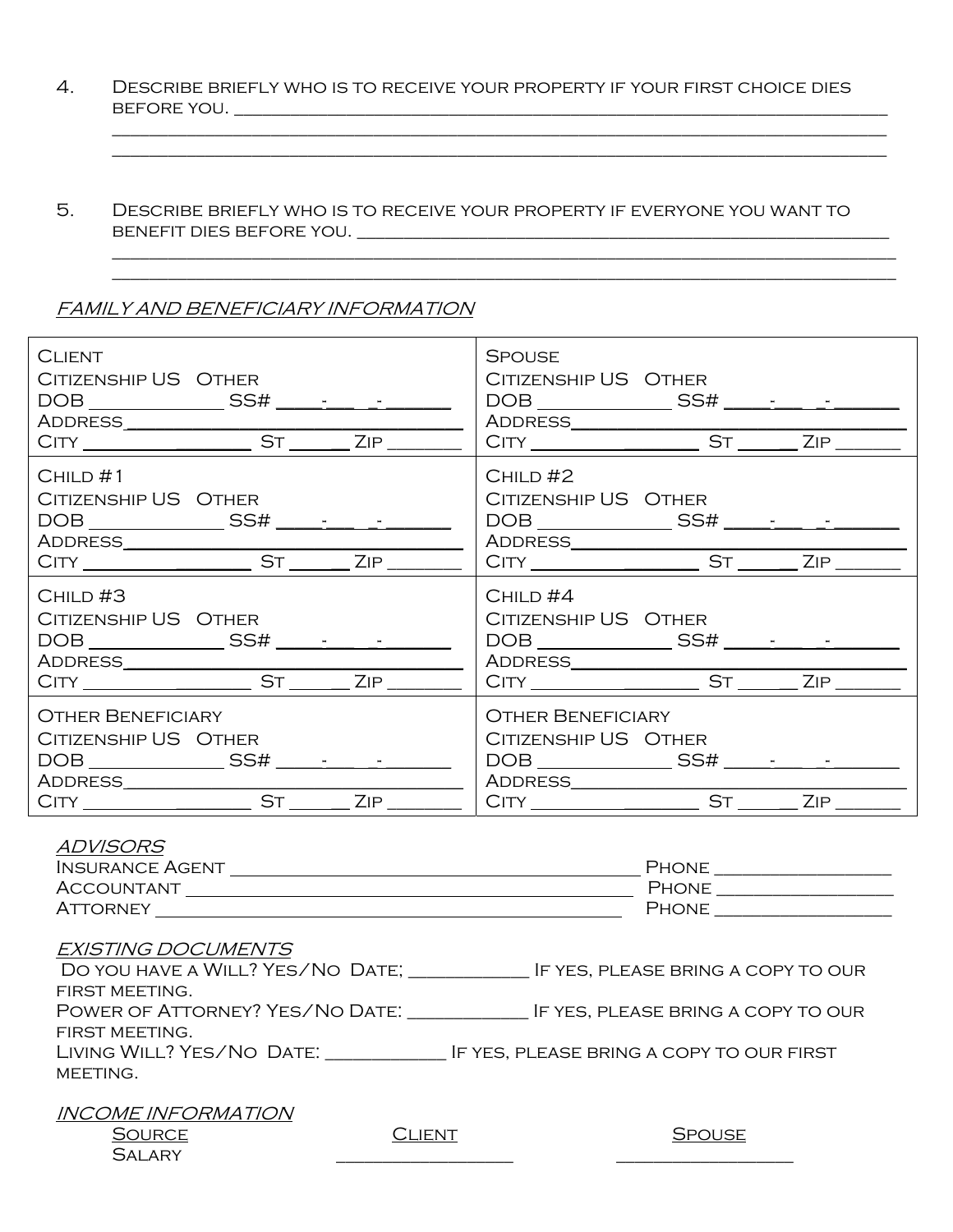## GIFTS

Have you made any gift of more than \$10,000 to one person in one year? Yes/No If yes, please give the following information: RECIPIENT DATE OF GIFT WHAT WAS GIVEN? \_\_\_\_\_\_\_\_\_\_\_\_\_\_\_\_\_\_\_\_\_\_\_\_\_\_\_\_\_\_\_\_\_\_\_\_\_\_\_\_\_\_\_\_\_\_\_\_\_\_\_\_\_\_\_\_\_\_\_\_\_\_\_\_\_\_\_\_\_\_\_\_\_\_\_\_\_\_\_\_\_\_\_\_\_\_\_\_\_\_

Was a U. S. Gift Tax Return filed? Yes/No Was a Oregon Gift Tax Return filed? Yes/No (If you have made more than one gift, on a separate sheet please provide the requested information for each gift.)

## RETIREMENT BENEFITS

Are you receiving or have you received payments from any employer sponsored retirement plan? Yes/No

If yes, please explain the payment option: \_\_\_\_\_\_\_\_\_\_\_\_\_\_\_\_\_\_\_\_\_\_\_\_\_\_\_\_\_\_\_\_\_\_\_\_\_\_\_

If you are receiving payments in installments, are you recalculating the life expectancy each year? Yes/No

If yes, whose life or lives are being used as the measuring life or lives, and what is their birthdate? Name Birthdate:\_\_\_\_\_\_\_\_\_\_\_\_\_\_\_

\_\_\_\_\_\_\_\_\_\_\_\_\_\_\_\_\_\_\_\_\_\_\_\_\_\_\_\_\_\_\_\_\_\_\_\_\_\_\_\_\_\_\_\_\_\_\_\_\_\_\_\_\_\_\_\_\_\_\_\_\_\_\_\_\_\_\_\_\_\_\_\_\_\_\_\_\_\_\_\_\_\_\_\_

Name Birthdate: \_\_\_\_\_\_\_\_\_\_\_\_\_\_\_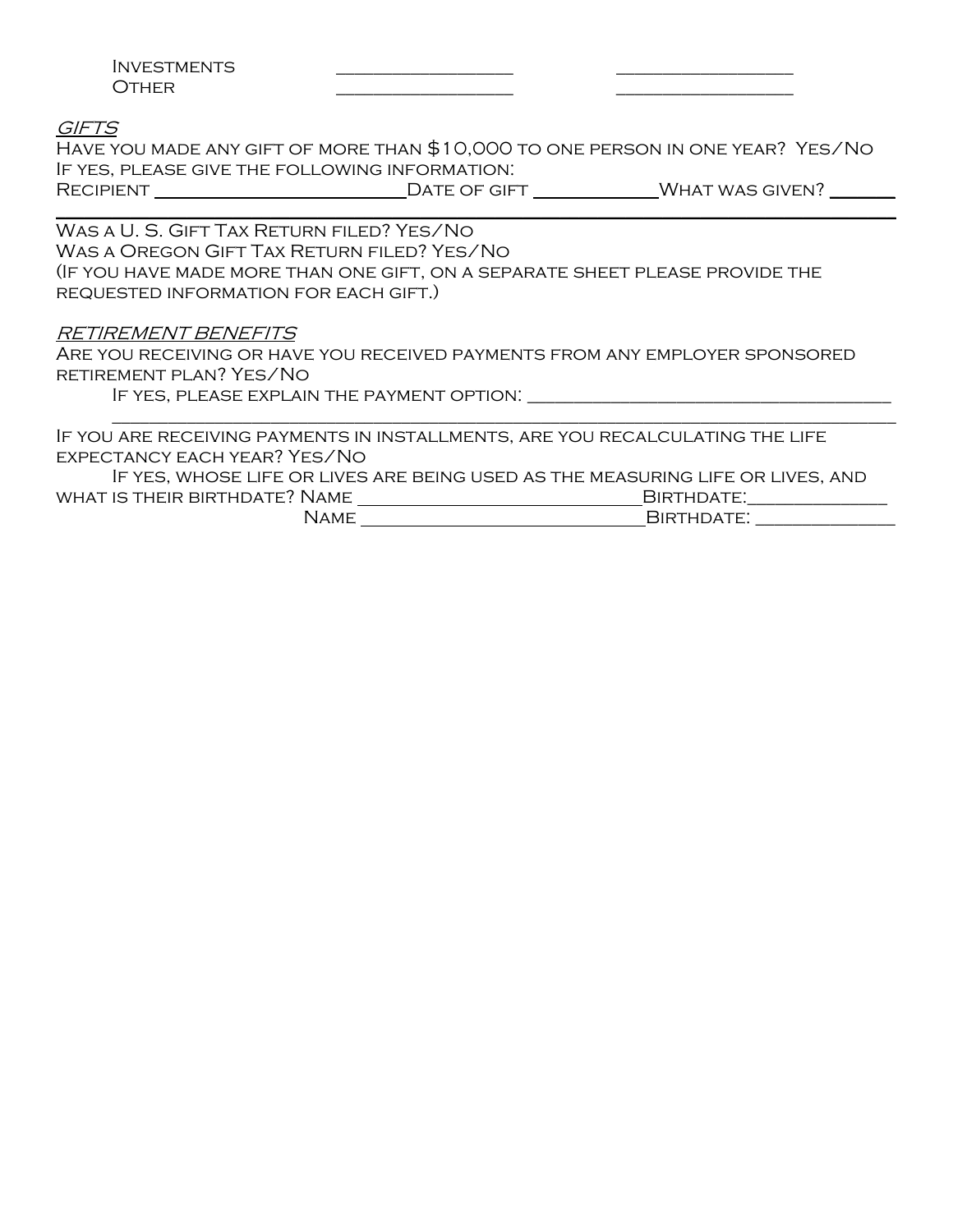# ASSET INFORMATION

|               | ADDRESS OF PROPERTY | IN WHOSE NAME IS THIS ASSET?<br>(IE, YOU, YOU AND SPOUSE, ETC) | <b>VALUE OF ASSET</b> |
|---------------|---------------------|----------------------------------------------------------------|-----------------------|
| <b>REAL</b>   |                     |                                                                |                       |
| <b>ESTATE</b> |                     |                                                                |                       |
|               |                     |                                                                |                       |

|                   | COMPANY OR BROKER HOLDING THE ACCOUNT $\&$<br>ACCOUNT NUMBER<br>(PLEASE USE REVERSE SIDE IF NECESSARY) | IN WHOSE NAME IS THIS ASSET?<br>(IE, YOU, YOU AND SPOUSE, ETC) | VALUE OF ACCOUNT |
|-------------------|--------------------------------------------------------------------------------------------------------|----------------------------------------------------------------|------------------|
| STOCKS,           |                                                                                                        |                                                                |                  |
| <b>BONDS</b><br>∝ |                                                                                                        |                                                                |                  |
| Marketable        |                                                                                                        |                                                                |                  |
| <b>SECURITIES</b> |                                                                                                        |                                                                |                  |

|                                                         | BANK OR BROKER HOLDING THE ACCOUNT &<br>ACCOUNT NUMBER<br>(PLEASE USE REVERSE SIDE IF NECESSARY) | IN WHOSE NAME IS THIS ASSET?<br>(IE, YOU, YOU AND SPOUSE, ETC) | VALUE OF ACCOUNT |
|---------------------------------------------------------|--------------------------------------------------------------------------------------------------|----------------------------------------------------------------|------------------|
| <b>BANK</b><br>ACCOUNTS,<br>$CD$ 's $\&$<br><b>CASH</b> |                                                                                                  |                                                                |                  |
|                                                         |                                                                                                  |                                                                |                  |
|                                                         |                                                                                                  |                                                                |                  |

|                  | NAME OF THE BUSINESS THAT YOU OWN OR IN WHICH YOU<br>ARE A SHAREHOLDER (DO NOT INCLUDE PUBLICALLY<br>TRADED STOCKS MENTIONED ABOVE) | IN WHOSE NAME IS THIS BUSINESS?<br>(IE, YOU, YOU AND SPOUSE, ETC) | VALUE OF BUSINESS |
|------------------|-------------------------------------------------------------------------------------------------------------------------------------|-------------------------------------------------------------------|-------------------|
| <b>BUSINESS</b>  |                                                                                                                                     |                                                                   |                   |
| <b>INTERESTS</b> |                                                                                                                                     |                                                                   |                   |
|                  |                                                                                                                                     |                                                                   |                   |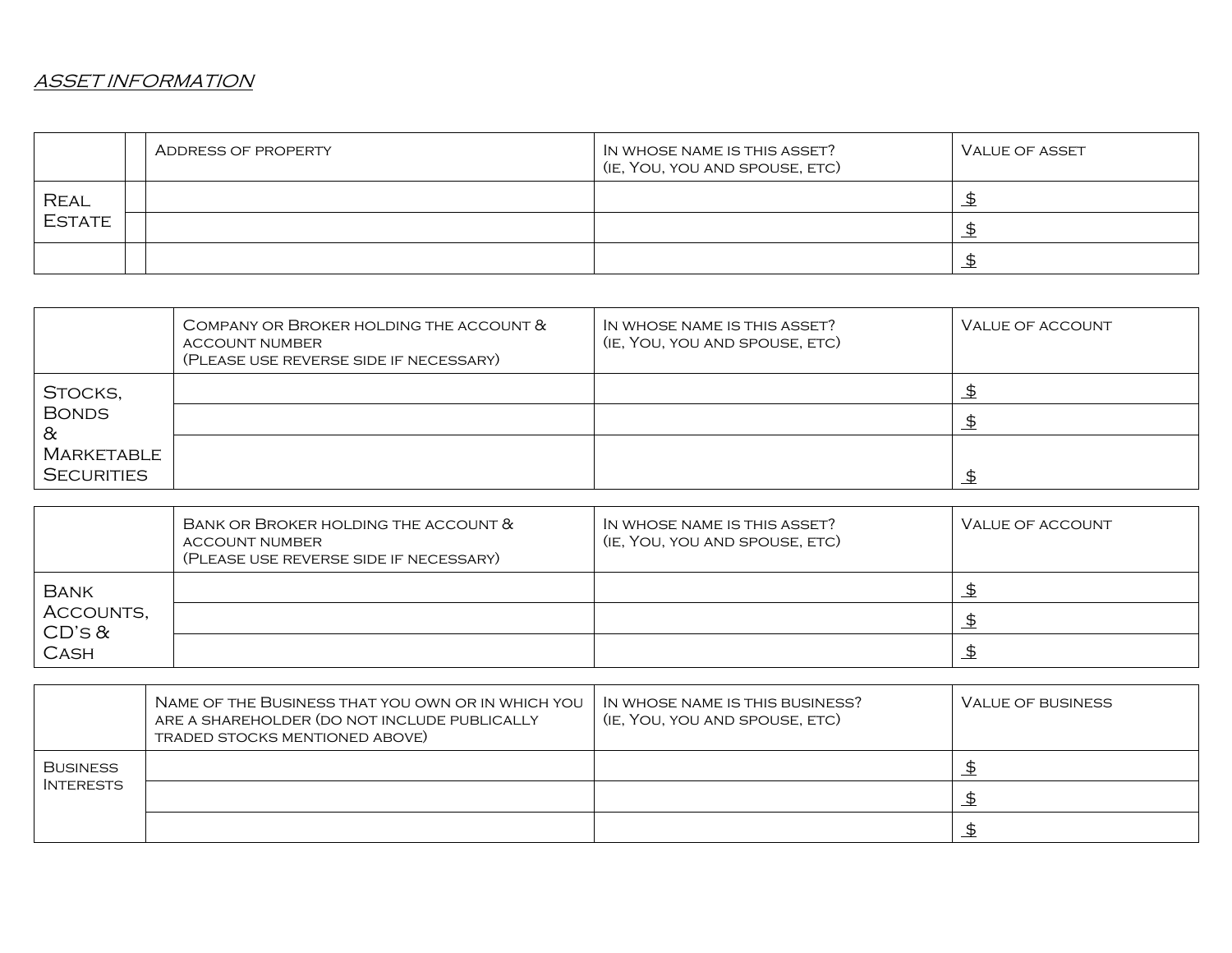|             | Make, Model & Year | IN WHOSE NAME IS THIS CAR?<br>(IE, YOU, YOU AND SPOUSE, ETC) | APPROXIMATE VALUE |
|-------------|--------------------|--------------------------------------------------------------|-------------------|
| AUTOMOBILES |                    |                                                              |                   |
|             |                    |                                                              |                   |

**OTHER ASSETS** 

|                         | NAME OF COMPANY<br>PROVIDING THE<br>BENEFIT (IE, PERS,<br>TEAMSTERS, ETC) | ACCOUNT# | PRIMARY BENEFICIARY | CONTINGENT<br><b>BENEFICIARY</b> | <b>VALUE</b> |
|-------------------------|---------------------------------------------------------------------------|----------|---------------------|----------------------------------|--------------|
| RETIREMENT-<br>EMPLOYER |                                                                           |          |                     |                                  | <u>\$</u>    |
|                         |                                                                           |          |                     |                                  |              |

|                      | NAME OF COMPANY<br>PROVIDING THE<br>BENEFIT (IE, MERRILL<br>LYNCH, EDWARD<br>JONES, ETC.) | Account # | PRIMARY BENEFICIARY | CONTINGENT<br><b>BENEFICIARY</b> | <b>VALUE</b> |
|----------------------|-------------------------------------------------------------------------------------------|-----------|---------------------|----------------------------------|--------------|
| RETIREMENT-<br>IRA'S |                                                                                           |           |                     |                                  | \$           |
|                      |                                                                                           |           |                     |                                  | \$           |

|                          | NAME OF COMPANY<br>PROVIDING THE<br><b>INSURANCE</b> | ACCOUNT# | PRIMARY BENEFICIARY | CONTINGENT<br><b>BENEFICIARY</b> | Value          |
|--------------------------|------------------------------------------------------|----------|---------------------|----------------------------------|----------------|
| LIFE<br><b>INSURANCE</b> |                                                      |          |                     |                                  | $\overline{P}$ |
|                          |                                                      |          |                     |                                  | <u>\$</u>      |
|                          |                                                      |          |                     |                                  |                |
|                          |                                                      |          |                     | <b>TOTAL VALUE OF ASSETS:</b>    | $\mathfrak{D}$ |